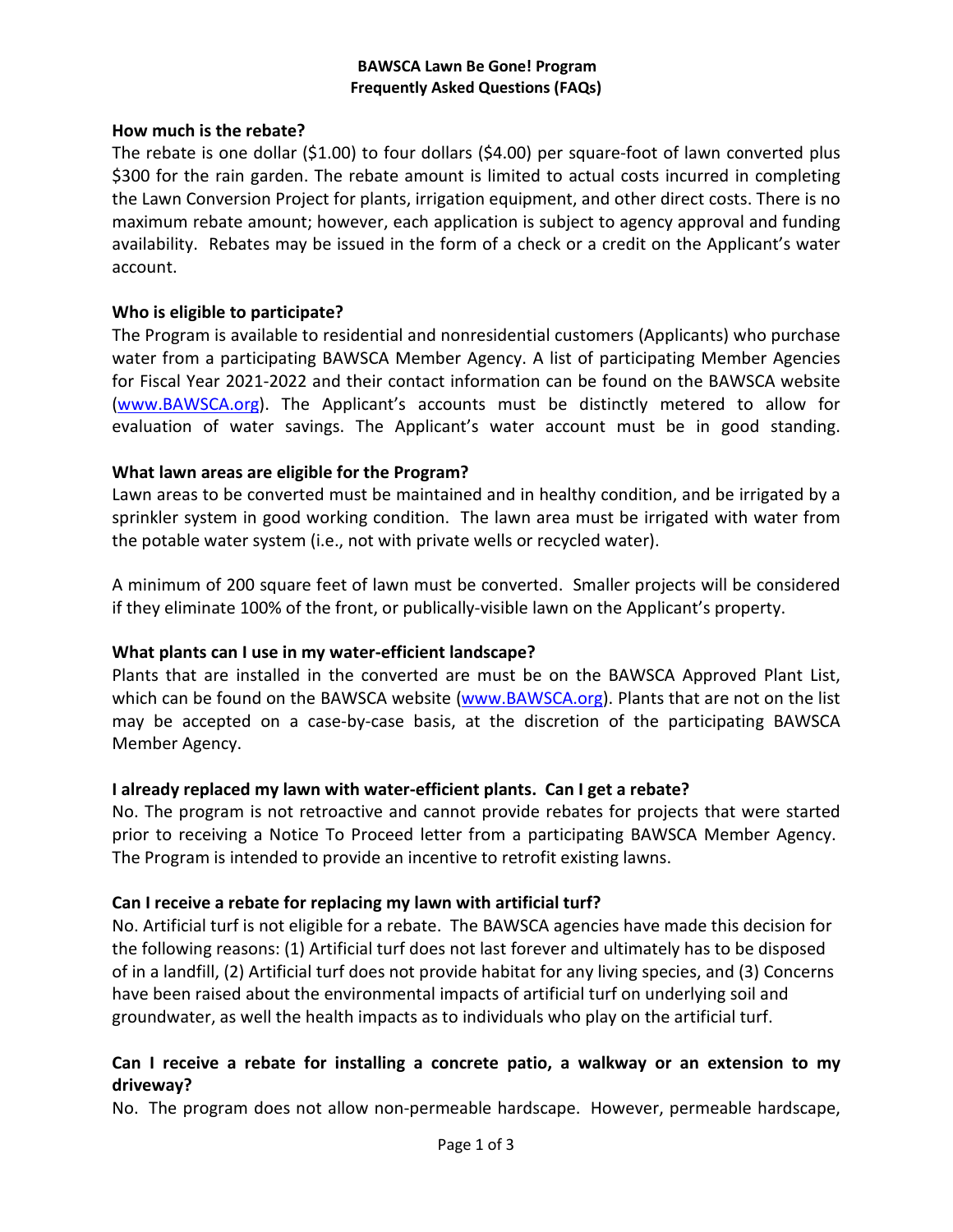### **BAWSCA Lawn Be Gone! Program Frequently Asked Questions (FAQs)**

such as gravel, brick or flagstone with permeable, mortar-less materials for grout lines (such as sand and gravel) are allowed in up to 50 percent of the converted area. The remainder of the converted area must be covered in live plants.

### **Can I receive a rebate for replacing an existing dead lawn?**

No. The purpose of the Program is to reduce existing water demand. Lawn areas to be removed must be currently maintained and in healthy condition, and be irrigated by a sprinkler system in good working order. The lawn area must be irrigated with water from the potable water system (i.e., not with private wells or recycled water).

**Can I receive a rebate for replacing my high water use lawn with low water use lawn?** No. This Program provides incentive to convert lawns to alternative types of water-efficient landscaping, including trees, shrubs, groundcovers and native bunch grasses. One of the goals of the Program is to provide visible examples of water-efficient landscapes that can be alternatives to lawns.

# **Can I receive a rebate for replacing high water use plants other than lawn?**

No. The Program only credits the lawn that is removed.

### **How do I get rid of my existing lawn?**

There are many ways that you can remove an existing lawn.

# **What is mulch and why is it required?**

The most common types of mulch are bark chips, shredded bark and wood chips. Non-organic materials, such as rock or decomposed granite, can also be used as mulch. Mulch will reduce the amount of water that evaporates from the soil. It also acts as an insulating layer, keeping the soil cooler in the summer. Finally, mulch keeps the weeds down. The Program requires that converted areas have a minimum of three inches (3") of mulch in all planting areas.

### **What is the 50 Percent Plant Cover Rule?**

Converted areas must contain enough plants to cover at least 50 percent of the converted area with living plant cover when the plants are fully grown. To determine if your landscape plan will meet this requirement, check the mature growth size for each plant you are using. For example, a 1,000 square foot converted area must contain a sufficient number of plants such that, at maturity, the plants cover at least 500 square feet.

# **Why is there a 50 Percent Plant Cover Rule?**

The primary goal of the Program is to reduce water use by removing water-thirsty lawns. However, this Program also encourages the use of water-efficient landscaping to maintain aesthetically pleasing and sustainable landscaping. Trees, shrubs and groundcovers provide shade, absorb carbon dioxide, supply oxygen, reduce soil erosion, give wildlife a home, decrease energy use, reduce storm water, and save water.